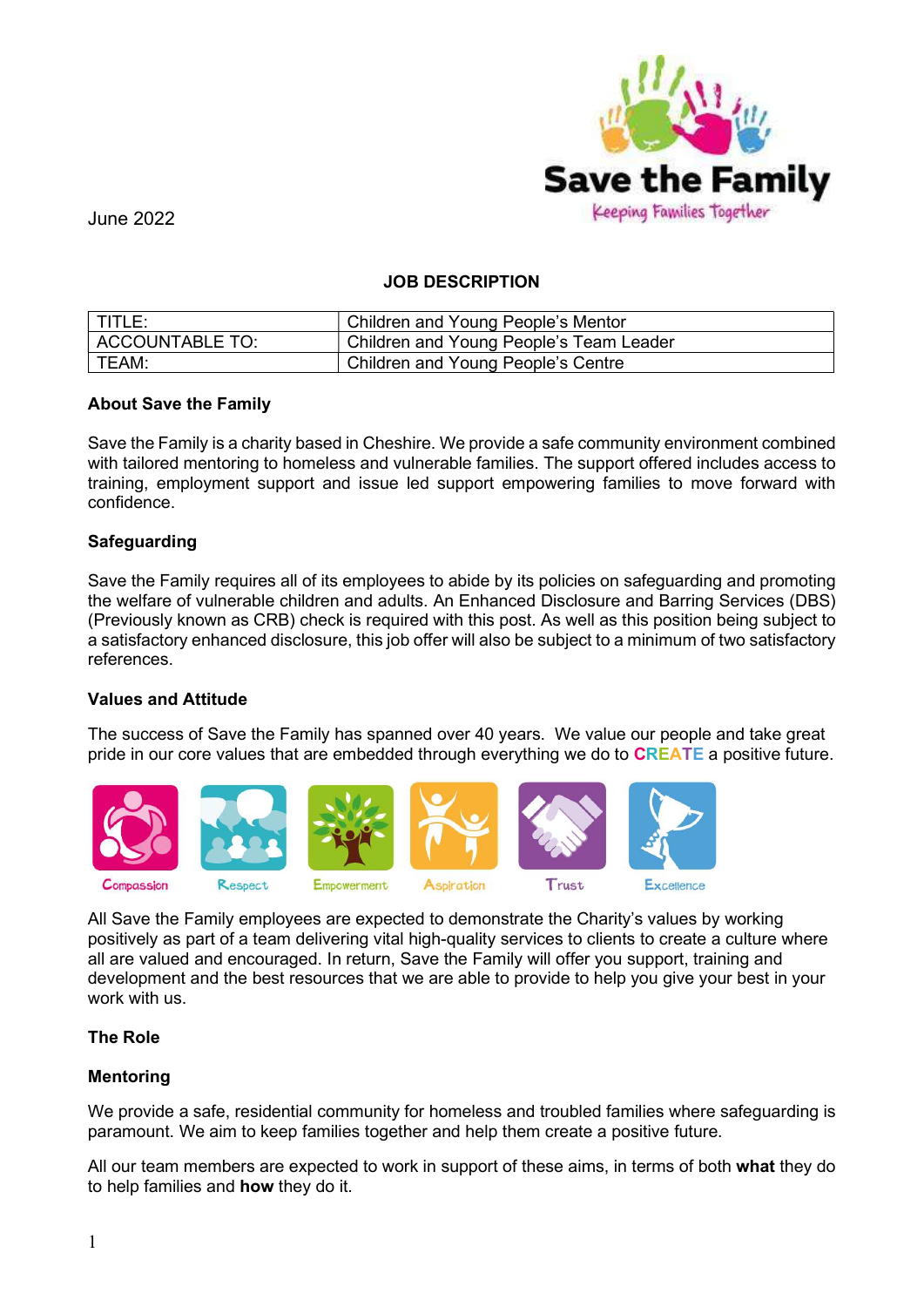

We deliver our service by mentoring families, working in partnership with them to:

- Explore/Clarify the needs that have been identified with them during the referral process
- Develop a set of goals to meet those needs
- Offer support in the implementation of strategies to reach those goals

Mentoring adopts a guiding approach which respects the autonomy of individuals to make their own choices (within safeguarding limits). It promotes a shared understanding of possible barriers to change and empowers people to recognise their strengths and take control of situations in order to reach their goals. Our approach supports families to develop their own problem-solving skills which in turn helps them to develop resilience.

Mentoring is both person and family-centred and is heavily dependent on the ability to communicate with empathy and sensitivity using the skill of active listening.

# Job Purpose

You will act as a mentor, working alongside children and young people to provide guidance, support, information and role-modelling to enable them to overcome barriers to wellbeing to achieve identified outcomes and reach their potential. You will plan and deliver sessions to children and young people, tailored to their needs. You will work closely with other agencies as part of a multi-agency approach with families across the Continuum of Need.

## Principal Accountabilities

- 1. Mentor children and young people in line with what is identified in the mentoring plan, capturing the voice of the child.
- 2. Using a strengths-based approach, establish positive relationships with children and young people which are based on mutual respect and clear boundaries.
- 3. Plan and deliver age-appropriate structured play, learning and activities in the home, in the Children & Young People's Centre and off site.
- 4. Provide support to the whole family unit with regards to family activities and promotion of family time, working alongside the parents and modelling effective strategies.
- 5. Remain vigilant about safeguarding requirements at all times, ensuring any issues are addressed in accordance with the charity's procedures, with the guidance and involvement of the Safeguarding Manager.
- 6. Work in partnership with community-based services as appropriate, to complement and enhance provision for children and young people.
- 7. Maintain clear and accurate records of work undertaken and outcomes achieved, evaluating these in line with project requirements.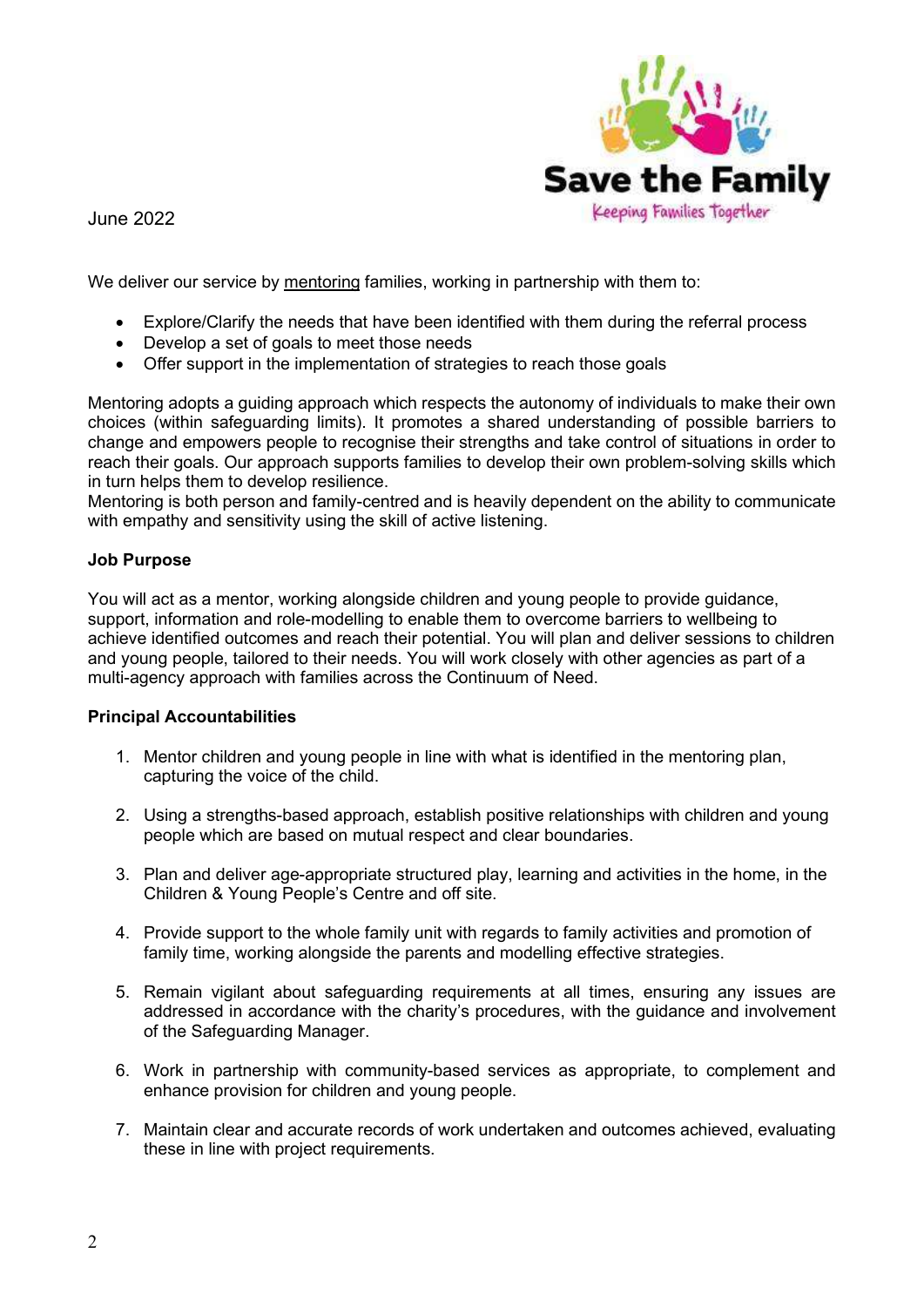

- 8. Identify, record and develop effective communication to cascade any known risks or concerns to relevant colleagues and other external agencies, to maintain and ensure a safe working environment.
- 9. Create and maintain effective, immediate intervention strategies for behaviour incidents.
- 10. Contribute to the development of funding applications and outcome reporting.

## General requirements

- Carry out your role in an effective and appropriate manner which meets the requirements of Save the Family in accordance with the culture, values, aims and objectives of the charity as detailed in our policy framework and the Code of Conduct for Employees.
- Seek to continuously improve in order that the Charity delivers the best possible service to residents.
- Positively contribute to the Save the Family team working environment and participate in regular internal/external meetings as well as in any training required.
- Act as a positive ambassador for the Charity at all times
- **EXECT** Attend Save the Family Events in support of raising the profile and much needed funds
- Undertake any other duties that may be required from time to time
- **•** Appreciate that there may be a requirement to lone work, due to the nature of the service

This appointment is subject to the receipt of a satisfactory Enhanced Disclosure and Barring Service check and references.

NB: This Job Description forms part of the Contract of Employment of the person appointed to this post. It reflects the position at the present time only and may be changed at management's discretion in the future. As a general term of employment, the Charity may affect any necessary change in job content or may require the post holder to undertake other duties, at any location in the Charity's service, provided that such changes are appropriate to the employee's remuneration and status.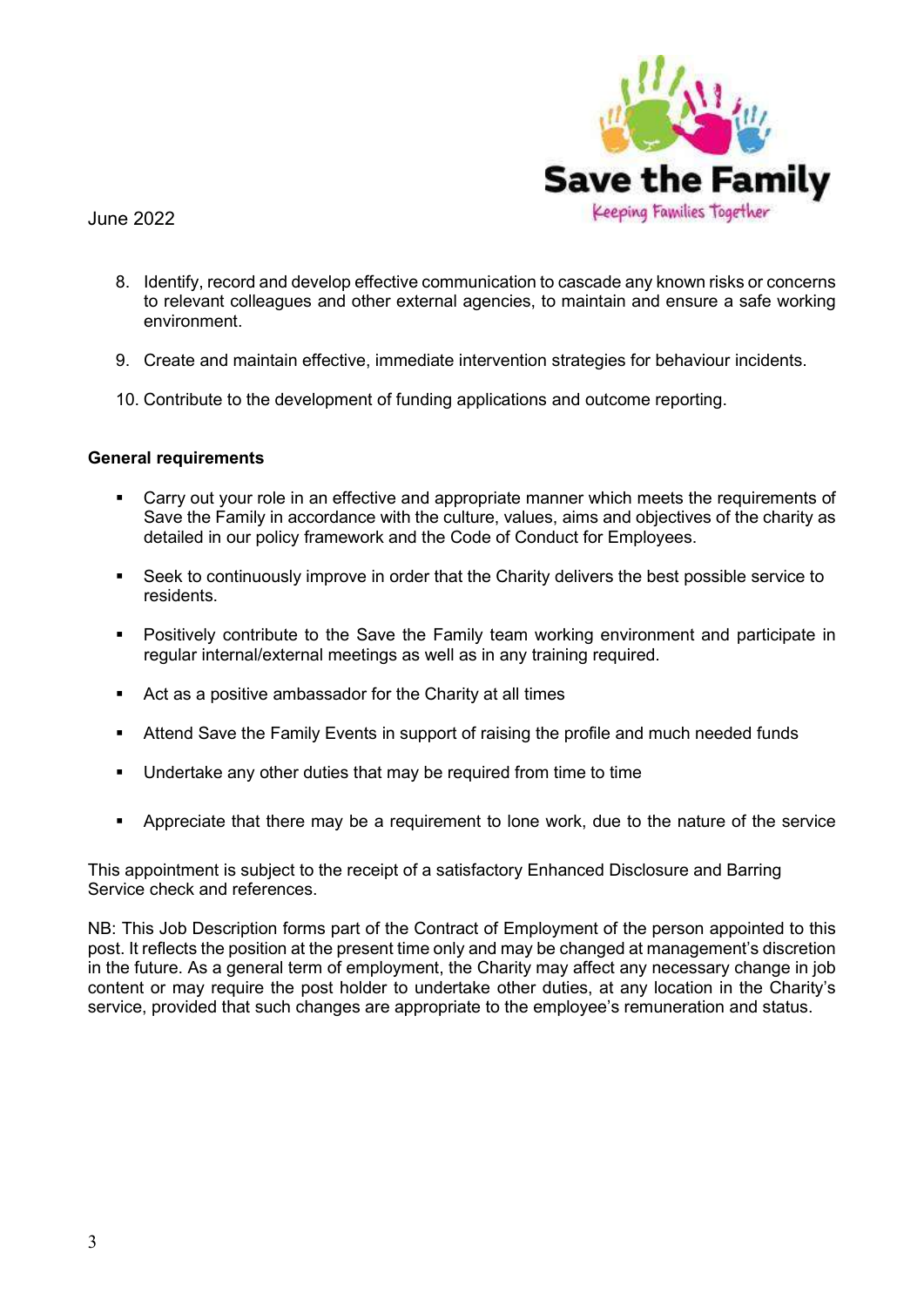

# PERSON SPECIFICATION

| <b>Post: Children's Mentor</b>                                                                         |                                        |                                   |  |  |  |
|--------------------------------------------------------------------------------------------------------|----------------------------------------|-----------------------------------|--|--|--|
| <b>CRITERIA</b>                                                                                        | <b>ESSENTIAL /</b><br><b>DESIRABLE</b> | <b>METHOD of IDENTIFICATION</b>   |  |  |  |
| <b>Qualifications:</b>                                                                                 |                                        |                                   |  |  |  |
| A good standard of education (i.e.<br>GCSE A-C in English and Maths or<br>equivalent)                  | Essential                              | <b>Application Form</b>           |  |  |  |
| <b>Safeguarding Training</b>                                                                           | <b>Desirable</b>                       | <b>Application Form</b>           |  |  |  |
| Mentoring training                                                                                     | Desirable                              | <b>Application Form</b>           |  |  |  |
| Relevant qualification relating to<br>children and young people or<br>qualification through experience | <b>Essential</b>                       | <b>Application Form</b>           |  |  |  |
| <b>Proven Experience:</b>                                                                              |                                        |                                   |  |  |  |
| Experience of working with vulnerable<br>children and young people with complex<br>needs               | <b>Essential</b>                       | <b>Application Form/Interview</b> |  |  |  |
| Experience of planning and structuring<br>activities for children and young people                     | <b>Essential</b>                       | <b>Application Form/Interview</b> |  |  |  |
| Working knowledge of Health and<br><b>Safety Practice</b>                                              | <b>Desirable</b>                       | <b>Application Form/Interview</b> |  |  |  |
| Experience of applying safeguarding<br>procedures and practices                                        | <b>Essential</b>                       | <b>Application Form/Interview</b> |  |  |  |
| Previous experience working in a role<br>within a project that is outcome driven                       | <b>Desirable</b>                       | <b>Application Form/Interview</b> |  |  |  |
| <b>Full driving Licence</b>                                                                            | Essential                              | <b>Application Form/Interview</b> |  |  |  |
| Willing to drive company vehicles                                                                      | Essential                              | <b>Application Form/Interview</b> |  |  |  |
| Knowledge, skills and abilities:                                                                       |                                        |                                   |  |  |  |
| Good communication skills at all levels                                                                | Essential                              | Interview                         |  |  |  |
| Compassionate, empathetic person                                                                       | Essential                              | Interview                         |  |  |  |
| Good organisational skills                                                                             | Essential                              | CV & covering letter              |  |  |  |